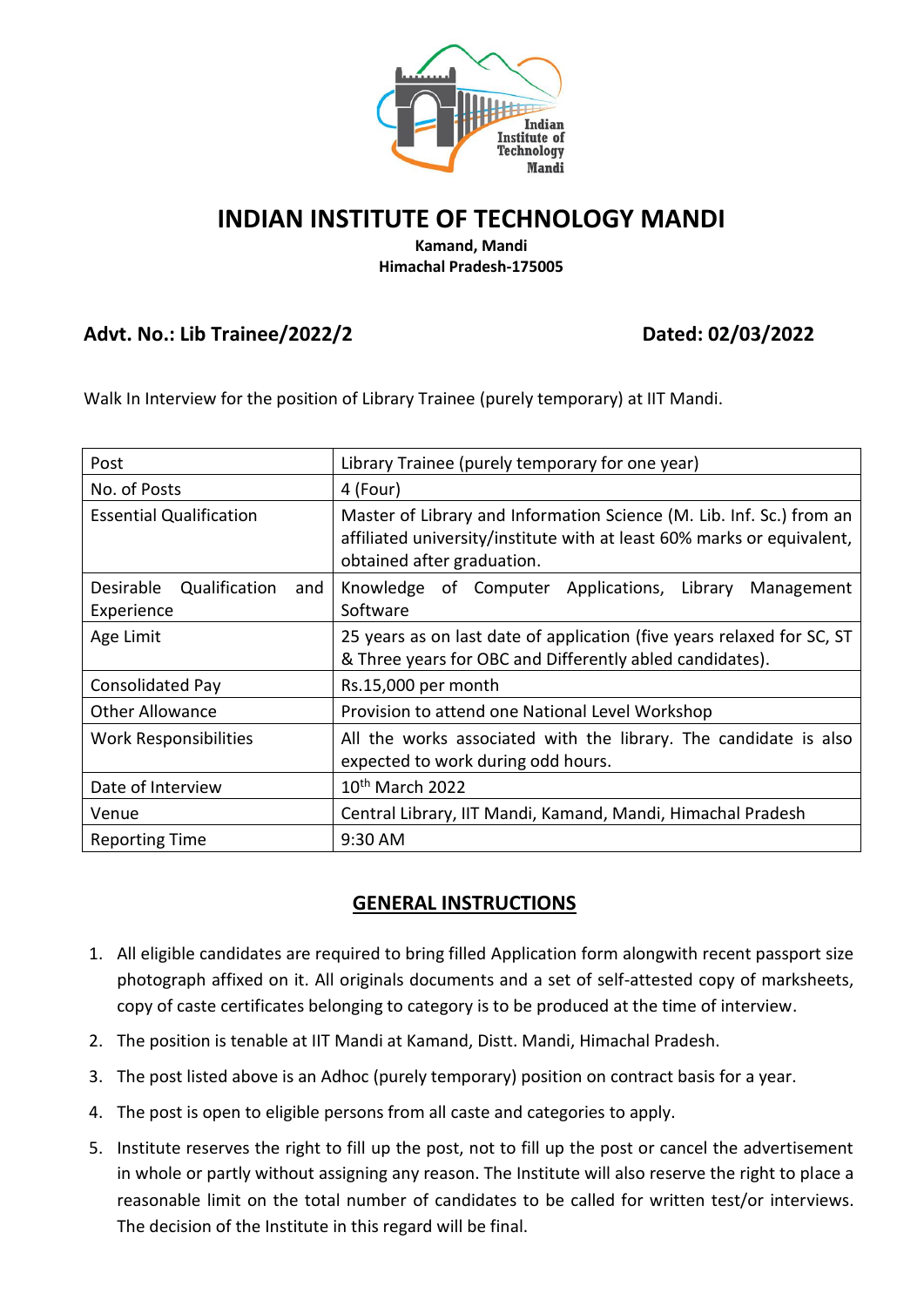- 6. No correspondence whatsoever will be entertained from candidates regarding the conduct and result of test/or interview and reasons for not being called for test/or interview.
- 7. The Institute reserves the right to (a) conduct or not conduct written test for the post, in case the circumstances so warrant or may constitute a Screening Committee to fix a criteria after taking into account the qualification and experience of the applicants to shortlist candidates to be called for written test/interview (b) not to fill the advertised position.
- 8. No TA/DA shall be paid to candidates for attending the written test/Interview.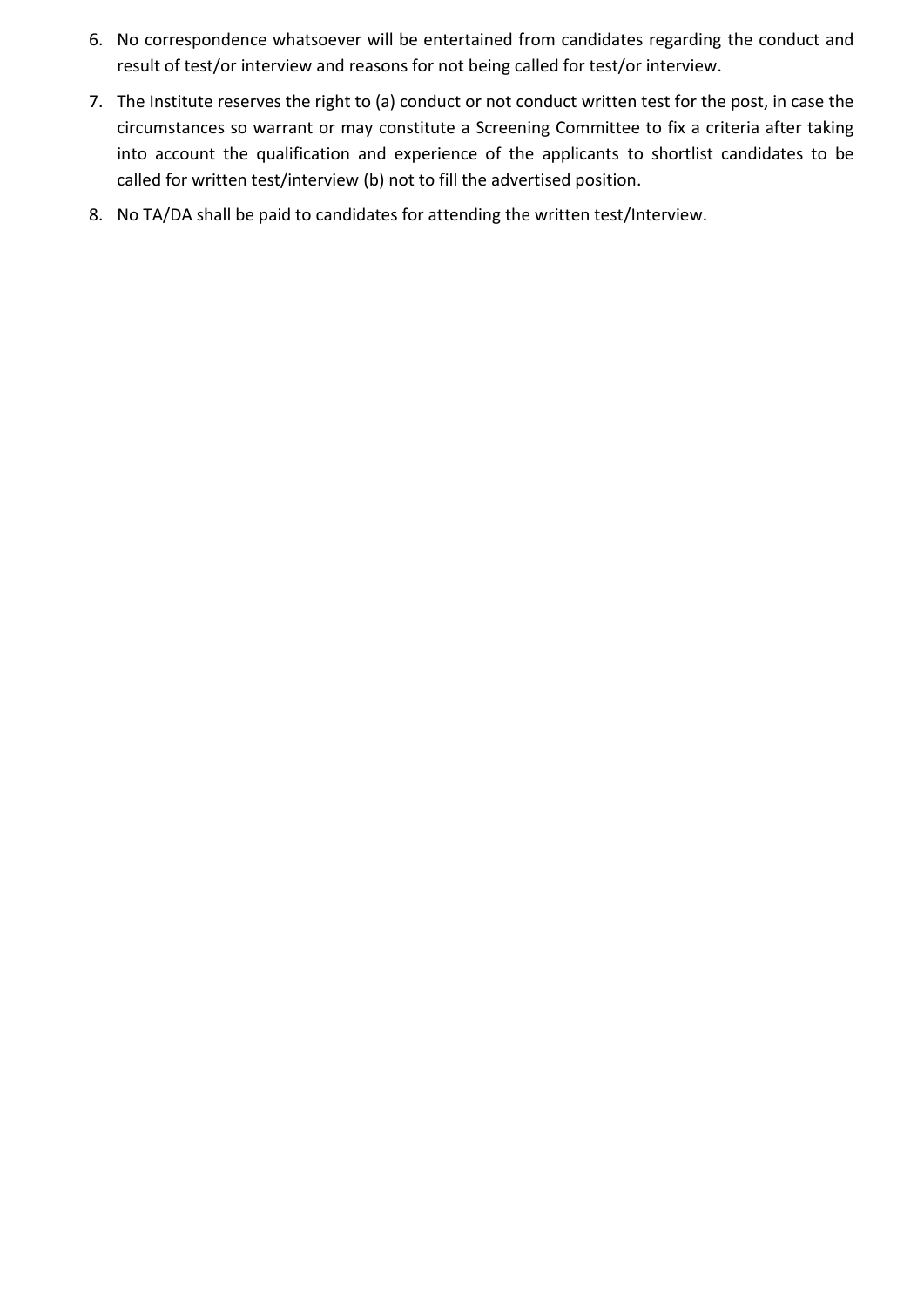

# **INDIAN INSTITUTE OF TECHNOLOGY MANDI**

**Kamand, Mandi Himachal Pradesh-175005**

#### **Application for the post of Library Trainee (2021-22)**

### 1. Post Applied for:

| Advt. No. & Date |              |
|------------------|--------------|
| Designation      | Paste recent |
|                  | nhotograph   |

photograph

#### 2. Candidate's Profile

| Name                  |                     |
|-----------------------|---------------------|
| Father's Name         |                     |
| Date of Birth         |                     |
| Gender                |                     |
| Address               |                     |
| Category              | Gen / SC / ST / OBC |
| <b>Marital Status</b> |                     |
| Mobile Number         |                     |
| Landline Number       |                     |
| E-Mail                |                     |

#### 3. Academic Qualifications:

| <b>Degree</b> | Board /<br><b>University</b> | Year of<br>Passing | Grade/<br>Div. | % | <b>Subjects</b> | <b>Xerox</b><br>Encl. No. |
|---------------|------------------------------|--------------------|----------------|---|-----------------|---------------------------|
|               |                              |                    |                |   |                 |                           |
|               |                              |                    |                |   |                 |                           |
|               |                              |                    |                |   |                 |                           |
|               |                              |                    |                |   |                 |                           |
|               |                              |                    |                |   |                 |                           |
|               |                              |                    |                |   |                 |                           |